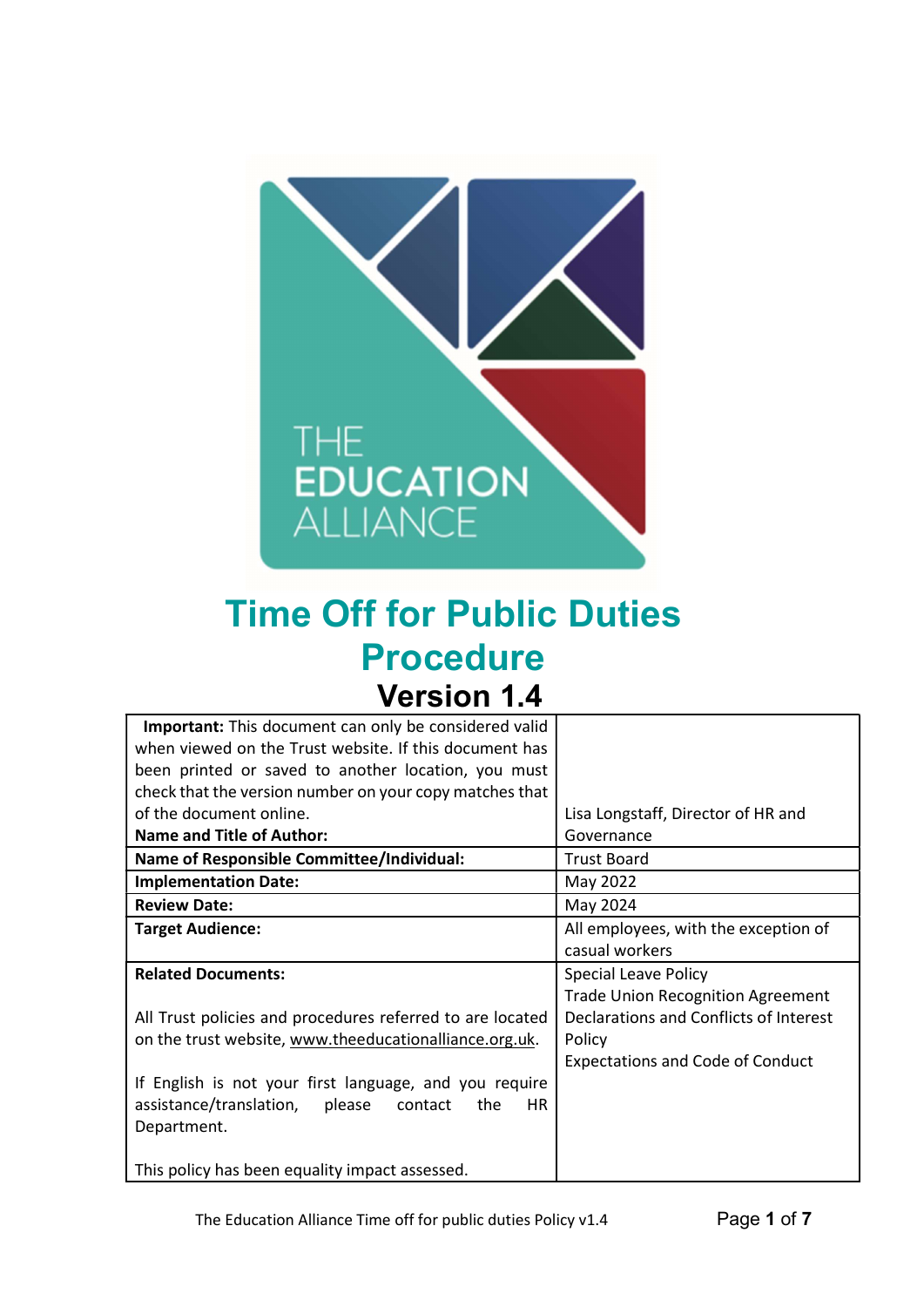# **Contents**

|                                                                 | Page           |
|-----------------------------------------------------------------|----------------|
| <b>Policy Statement</b>                                         | 3              |
| Scope<br>1.                                                     | 3              |
| <b>Roles and Responsibilities</b><br>2.                         | 3              |
| <b>Equality and Diversity</b><br>3.                             | 3              |
| Principles<br>4.                                                | 3              |
| <b>Requesting Time Off</b><br>5.                                | 4              |
| <b>Jury Service</b><br>6.                                       | 5              |
| Reservists<br>7.                                                | 5              |
| <b>Fees Received</b><br>8.                                      | 6              |
| Appeals<br>9.                                                   | 6              |
| 10. Monitoring Compliance With and Effectiveness of this Policy | 7              |
| 11. Review                                                      | $\overline{7}$ |
|                                                                 |                |

# Appendices

|  | 1. Public Duties Request Form |  |
|--|-------------------------------|--|
|--|-------------------------------|--|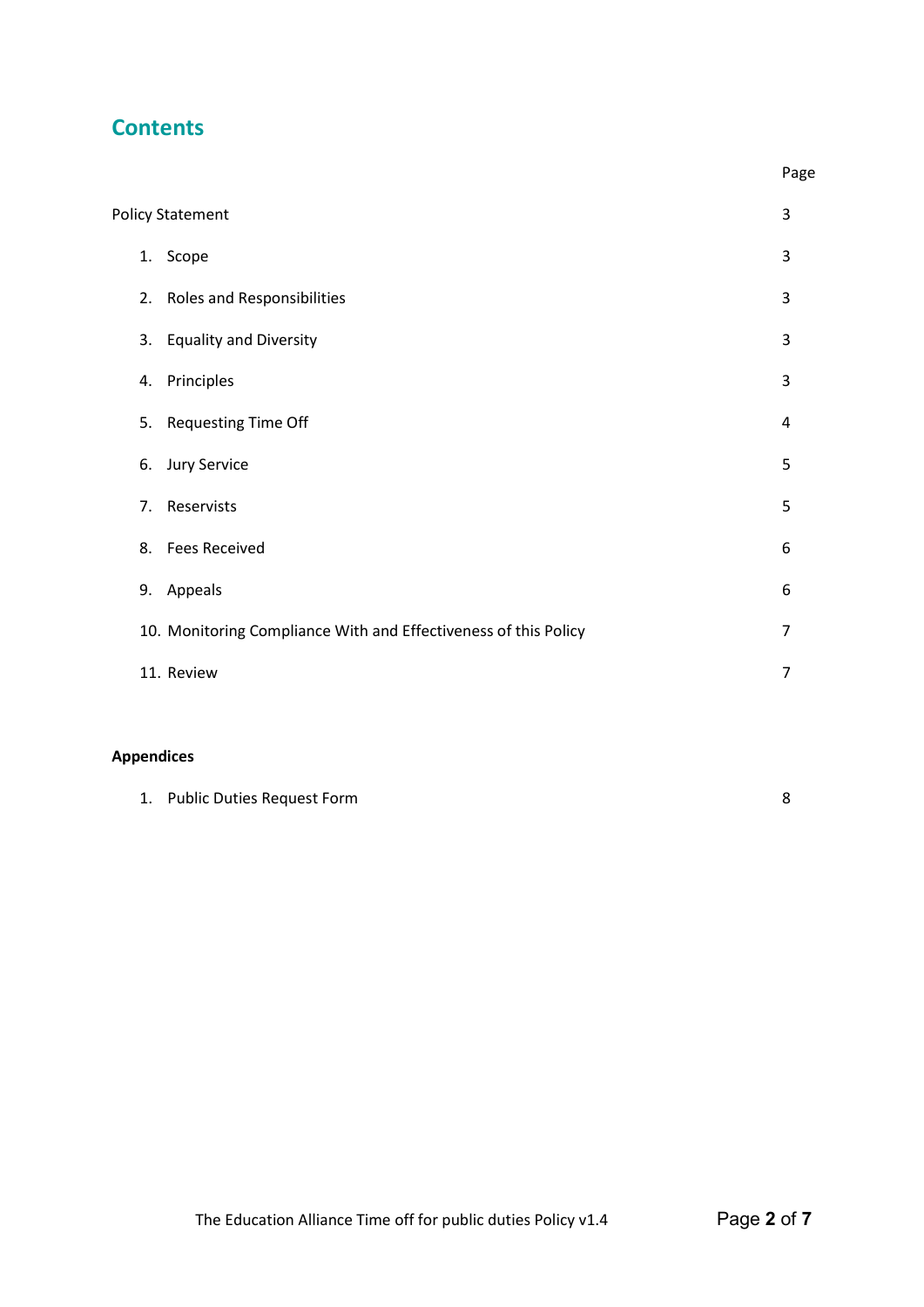#### POLICY STATEMENT

We are here to make great schools and happier, stronger communities so that people have better lives. We do this by:

- Always doing what is right
- Trusting in each other and standing shoulder to shoulder
- Doing what we know makes the difference

Doing what is right means always acting with integrity, in the interests of others and being honest, open and transparent.

Employees are legally entitled to reasonable time off for certain public duties, and whilst the Education Alliance (the 'Trust') understands that there is no legal requirement to paid time off for public duties, this policy details the occasions where the Trust will support time off for public duties with pay. As a public sector body, the Trust aims to encourage and enable staff to support their communities and undertake public duties where staff are keen and able to.

#### 1. SCOPE

This policy applies to all staff employed by the Trust, with the exception of casual workers.

#### 2. ROLES AND RESPONSIBILITIES

The Trust Board is responsible for approving this policy.

Headteachers are responsible for ensuring that staff and managers adhere to this policy and procedure.

The Human Resources Department is responsible for ensuring that employees have access to this policy and procedure and that managers and employees apply it fairly and consistently.

Managers and staff with supervisory or leadership responsibilities must ensure they implement this policy fairly and equitably, seeking guidance, clarification and support as and when required.

Employees are encouraged to read this policy and procedure, adhere to the processes detailed and seek clarity from either their manager or the HR Department if they have any queries.

#### 3. EQUALITY AND DIVERSITY

The Education Alliance is committed to:

- Promoting equality and diversity in its policies, procedures and guidelines
- Delivering high quality teaching and services that meet the diverse needs of its pupil population and its workforce, ensuring that no individual or group is disadvantaged

# 4. PRINCIPLES

Employees can access reasonable time off if they are:

- A magistrate (also known as a justice of the peace)
- A local councillor
- A school governor
- A member of any statutory tribunal (e.g. an employment tribunal)

The Education Alliance Time off for public duties Policy  $v1.4$  Page 3 of 7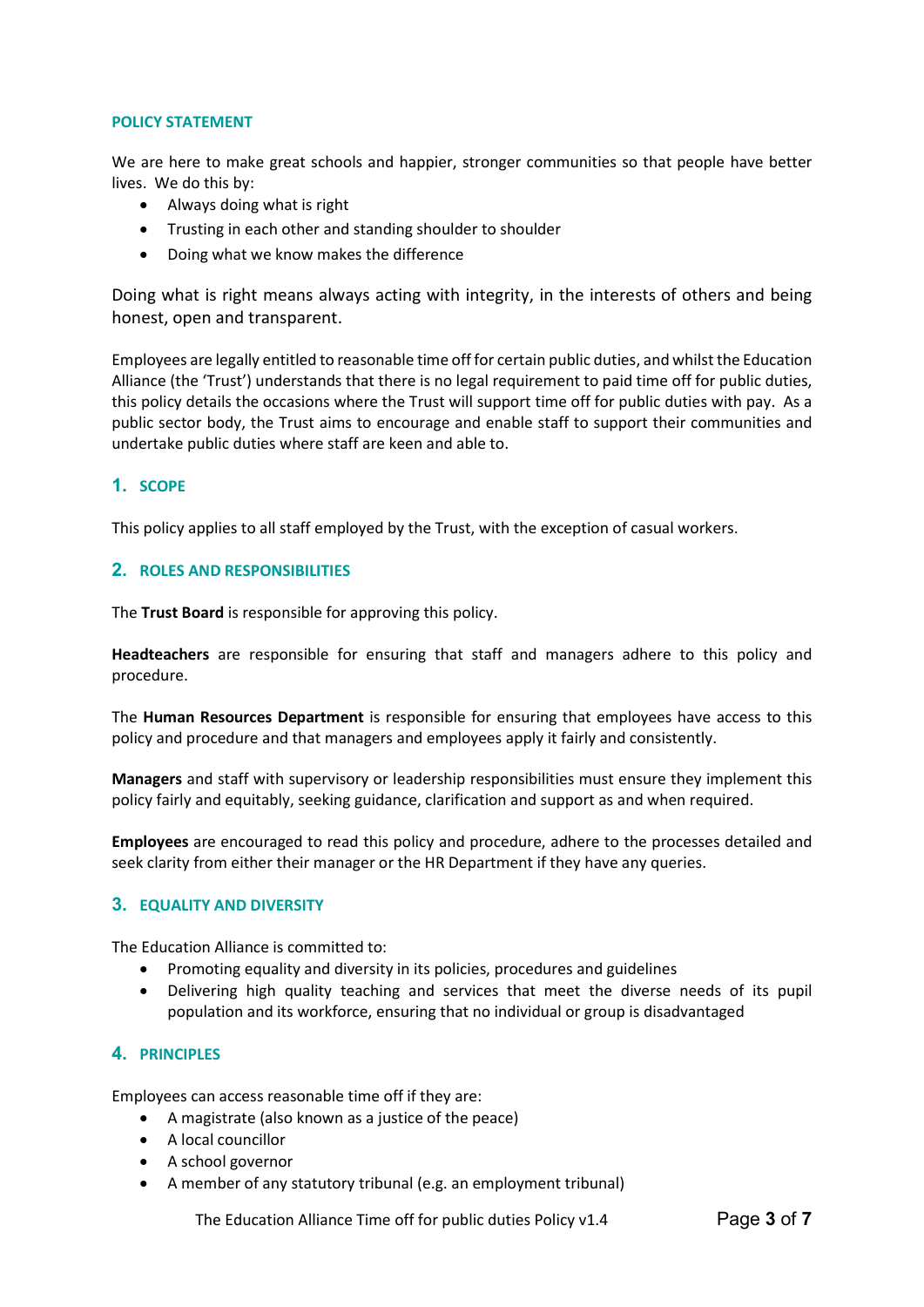- A member of the governing body of an educational establishment
- A member of a health authority
- A member of a school council or board in Scotland
- A member of the Environment Agency or the Scottish Environment Protection Agency
- A member of the prison independent monitoring boards (England or Wales) or a member of the prison visiting committees (Scotland)
- A member of Scottish Water or a Water Customer Consultation Panel
- A trade union member for trade union duties

We will try, wherever possible, to support reasonable time off for employees who have coastguard, Humber rescue or mountain rescue commitments, whilst recognising that ad-hoc, emergency release may not be feasible.

#### 5. REQUESTING TIME OFF FOR PUBLIC DUTIES

Prior to accepting a position with any organisation which would require time off, paid or unpaid, an employee should obtain approval by emailing the HR Department, who will contact the line manager. If they are requesting approval to undertake public duties which may require time off in the future (e.g. becoming a member of a board) they should seek approval by completing an application form and submitting it to the HR Department for consideration (Appendix 1). In assessing the feasibility of a request, the Trust will consider the following:

- The impact the absence would have on the organisation, in particular, student progress and outcomes
- How long the duties might take
- The amount of time the employee has already had off for public duties

Employees should initially discuss their request with their line manager (wherever possible) and submit a leave request, including a copy of any official documentation they have received detailing the time off request (e.g. jury service letter). It is helpful for the employee to detail as much as they can on their request as a decision will be made on the information submitted. The employee may wish to discuss the matter with the HR Department if they have any queries.

Requests for time off for public duties will be dealt with fairly, consistently and promptly and once a decision is made the employee, their line manager and the Cover Officer will be notified. Any time off approved will be agreed on a pro-rata basis for part-time employees.

The Trust can refuse a request if it is viewed as unreasonable or that it would have a significant adverse impact on the organisation, however, jury service requests cannot be refused (although the school/trust may wish to seek a delay if specific circumstances warrant such a request).

The employee may seek to request a change in their working pattern (e.g. part-time or flexible hours) and such requests will be considered and may be approved, as long as the organisation and its students will not experience a significant adverse effect.

Wherever possible, employees are encouraged to seek approval at their earliest convenience. Ideally, employees should seek approval for planned time off for public duties in the summer term, whilst planning for the next academic year is underway.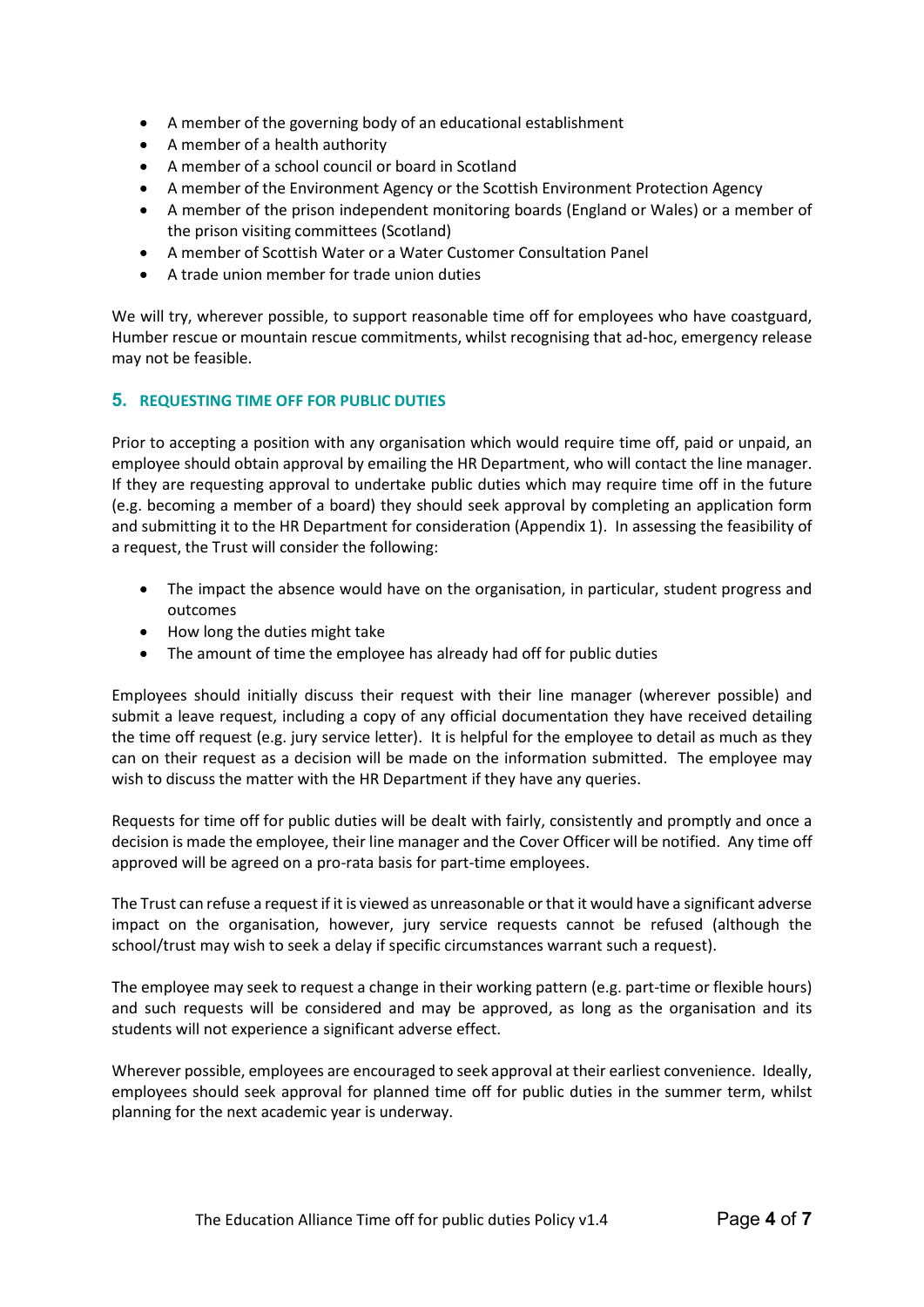## 6. JURY SERVICE

Employees required to undertake jury service should provide the HR Department and their line manager with a copy of the letter confirming their jury service at their earliest convenience. Employees are entitled to claim from the courts the following:

- Travel and parking costs
- Food and drink costs
- Loss of earnings and other expenses (e.g. childcare costs)

We wish to support our staff who are attending jury service, therefore rather than arranging for employees to claim for loss of earnings, we will pay our staff as normal. Once we have received a letter from the employee confirming their jury service we will notify the Payroll Department of their paid leave.

If an employee is not required to attend court for the whole day, they will usually be expected to return to work. Where staff are able to work from home they may wish to agree with their line manager that they work from home for the rest of the day. Similarly, if the employee's jury service ends before the expected end date, the employee will be required to return to work.

# 7. RESERVISTS

If an employee is a reservist and is called up, the employee can claim the difference between their normal pay and their reservist service pay, alongside the cost of any benefits in kind their employer stops. The total amount a reservist can claim is £400 a day. While mobilised, the employee can either: •ask for the days they are mobilised to count towards the Armed Forces Pension Scheme, or •keep contributing to their personal or work pension (the Ministry of Defence will pay the employer's contributions)

The trust can claim financial assistance if an employee is called up as a reservist, and the trust would cease to pay their salary or pension contributions while they're away and the Ministry of Defence (MOD) pays these costs. The assistance the trust could claim is as follows:

- •the cost of a temporary replacement if it's more than the reservist's salary (up to £110 a day)
- •advertising costs and agency fees for finding a replacement
- •a period of handover and takeover (5 days before and after mobilisation)
- •75% of the cost of specialist clothing for the replacement (up to £300)
- •training costs for the replacement (up to £2,000)
- •overtime, if other employees cover the work
- •training the reservist needs to carry on their job when they return

In exceptional circumstances, the trust can apply for a delay or cancel of the employee's mobilisation, if it would seriously harm the organisation.

# 8. FEES RECEIVED

If a fee or other payment is received for time off for public duties, the following will apply:

- Employees may retain any fees relating to work that is undertaken in their own time, not during working hours
- If a fee is received for work undertaken during normal working hours, a deduction of pay will be made. Where the entire work is undertaken during normal working hours, there are two

The Education Alliance Time off for public duties Policy  $v1.4$  Page 5 of 7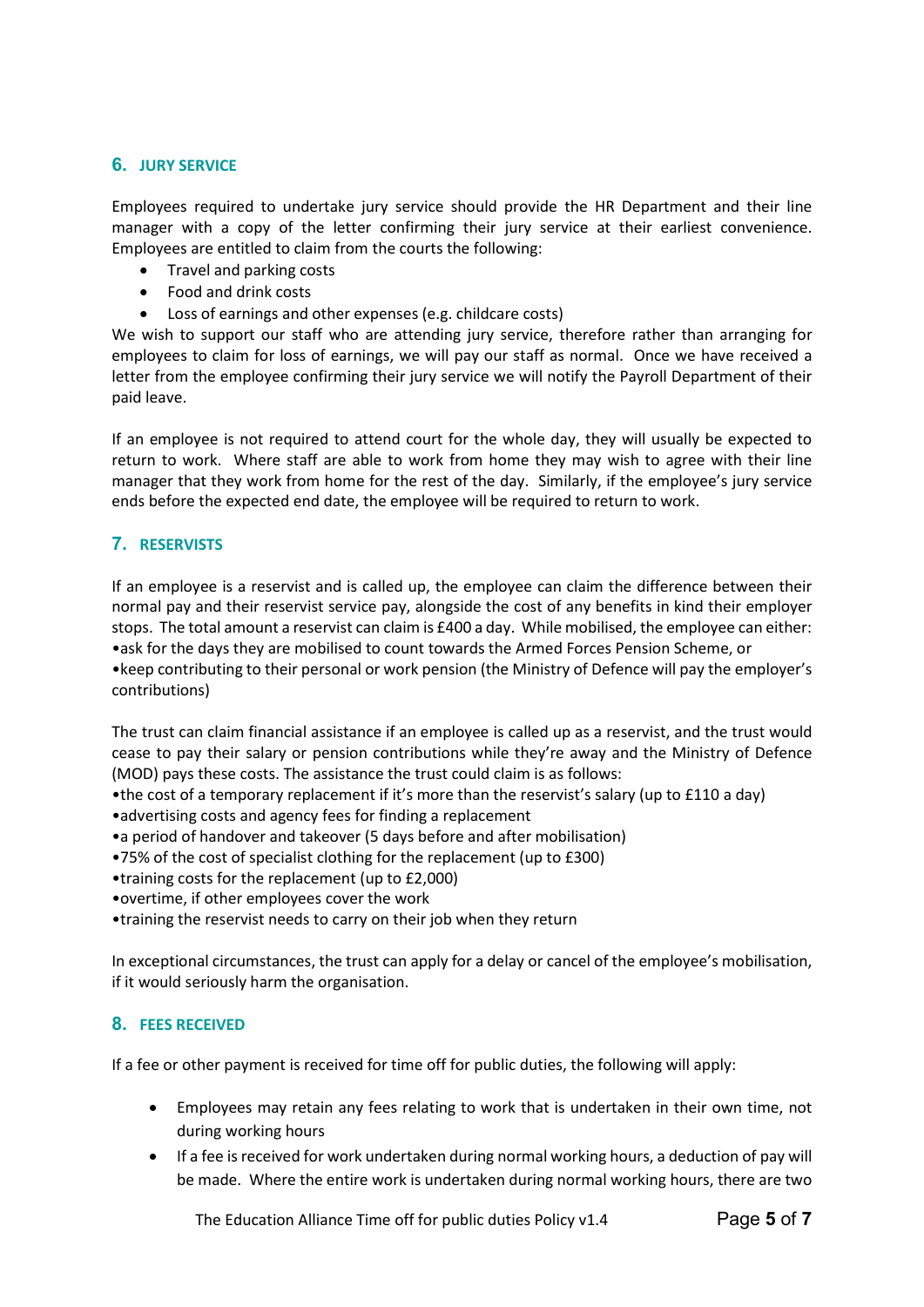possible options: if the employee receives the fee directly, the same amount (up to the employee's normal pay for the same period) will be deducted from their next pay, or; if the fee is received by the trust, the employee will receive their normal pay, plus any increase if the amount received is greater than the employee's normal pay. In either situation, the employee will not receive less than their normal pay for undertaking the activity.

- If part of the work is undertaken during normal working hours and the rest is undertaken in the employee's own time, their normal pay will be deducted for the time spent undertaking approved public duties during normal working hours, unless the fee is less than the employee's normal pay, in which case the total fee only will be deducted.
- The employee is encouraged to check with the Payroll Department any unintended detriment, prior to undertaking the public duty (e.g. pension contributions).

#### Examples:

- If an employee was released for 7.5 hours during their normal working hours to undertake public duties, their normal pay for that time was £100 and the fee they received was £150, they would receive £150 and £100 would be deducted from their pay.
- If an employee was released for 7.5 hours during their normal working hours to undertake public duties, their normal pay for that time was £100 and the fee they received was £80, they would receive the £80 fee directly and this amount would be deducted from their normal pay  $of f100.$

Where no fee is received, if paid time off has been agreed, the employee will continue to receive their normal pay. The HR Department will notify the Payroll Department of any pay adjustments required. Where an employee is submitting a claim for loss of earnings, they must provide a copy of the loss of earnings form to either the Payroll team or the HR team.

### 9. APPEALS

If an employee's request is refused or approved without pay, and the employee feels aggrieved, they may wish to appeal against the decision. The employee must submit their appeal to the Director of HR and Governance within 10 working days of receipt of the decision, clearly stating the grounds for their appeal.

The Headteacher will review the original documentation and decision alongside any additional information submitted and will either make a decision and write to the employee or will arrange an appeal meeting which will be heard by the Headteacher. If the Headteacher was involved in the original decision, the appeal meeting will be heard either by another Headteacher within the Trust or the Executive Principal. The outcome of the appeal is final.

# 10. MONITORING COMPLIANCE WITH AND EFFECTIVENESS OF THE POLICY

Effectiveness and compliance of this Policy will be monitored by the HR Department.

### 11. REVIEW

This Policy and Procedure will be reviewed within two years of the date of implementation with trade unions at the JCNC.